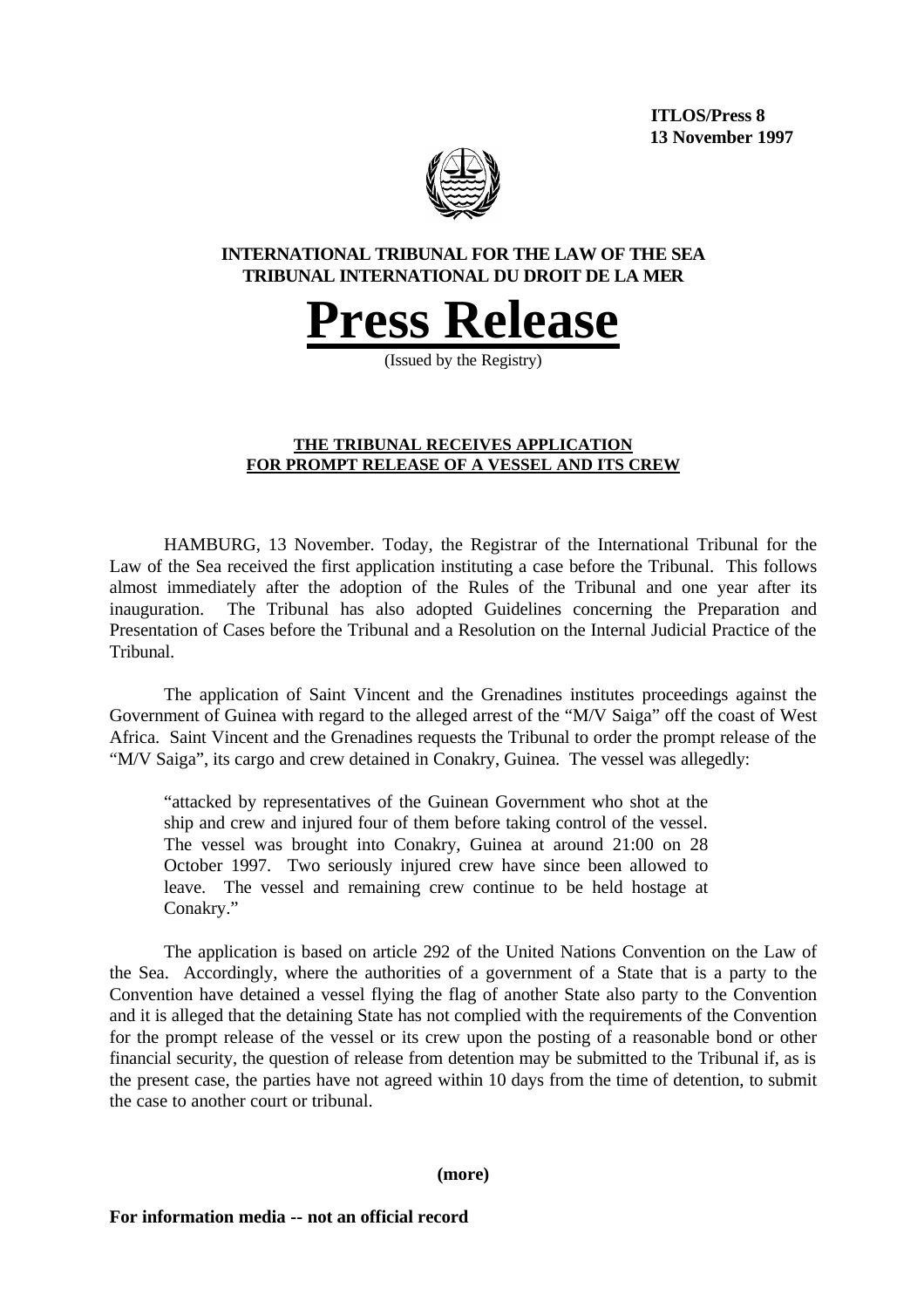## **Press Release ITLOS/Press 8 13 November 1997**

According to the application of Saint Vincent and the Grenadines:

"Guinea has not to date sought any bond or other financial security in respect of the detention of the 'SAIGA', nor has it advised any interested party of the reasons for its action, nor has it allowed their representatives access to the crew remaining on board."

The Registry has transmitted a copy of the application with all its attachments to the Government of Guinea which is the respondent in the case. Guinea has until twenty-four hours before the date of the first hearing to provide its response to the application.

Under the Rules of the Tribunal, the date for a hearing is to be set within ten days of the receipt of the application. The application having been received today, 13 November 1997, the Judges are due to meet in Hamburg, the seat of the Tribunal, on 20 November, and the first hearing is expected to take place on Friday, 21 November 1997. At the hearing each party will be accorded one day to present their evidence and arguments. A second date for the hearing will probably be 24 November. The Judges then have ten days to deliberate, reach a decision and deliver the judgement of the Tribunal. The reading of the judgement is tentatively set for 4 December 1997. The judgement will be read at a public sitting of the Tribunal. Since the Tribunal has not yet entered into its permanent premises, which are still under construction, the authorities of the host country, Germany, are taking steps to provide a suitable courtroom and facilities for the hearing. It is to be recalled that the ceremonial inauguration of the Judges took place in the elegant Great Hall of the Hamburg City Hall.

The Members of the Tribunal are President Thomas A. Mensah (Ghana), Vice-President Rüdiger Wolfrum (Germany), Judges Lihai Zhao (China), Hugo Caminos (Argentina), Vicente Marotta Rangel (Brazil), Alexander Yankov (Bulgaria), Soji Yamamoto (Japan), Anatoly Lazarevich Kolodkin (Russian Federation), Choon-Ho Park (Republic of Korea), Paul Bamela Engo (Cameroon), L. Dolliver M. Nelson (Grenada), P. Chandrasekhara Rao (India), Joseph Akl (Lebanon), David Anderson (United Kingdom), Budislav Vukas (Croatia), Joseph Sinde Warioba (United Republic of Tanzania), Edward Arthur Laing (Belize), Tullio Treves (Italy), Mohamed Mouldi Marsit (Tunisia), Gudmundur Eiriksson (Iceland), Tafsir Malick Ndiaye (Senegal).

#### The International Tribunal for the Law of the Sea

The International Tribunal for the Law of the Sea is an independent international judicial institutions which has been established pursuant to the United Nations Convention on the Law of the Sea. This Convention is one of the most comprehensive international treaties ever completed. It provides for the outer limits to which coastal States can claim jurisdiction in their adjacent waters and regulates prominent issues such as fisheries and navigation. A whole chapter of the Convention is devoted to the prevention of pollution of the marine environment. The Convention also pronounces the resources of the deep seabed as the common heritage of mankind and sets up the International Seabed Authority to regulate the exploitation of the deep seabed.

#### **(more)**

#### **For information media -- not an official record**